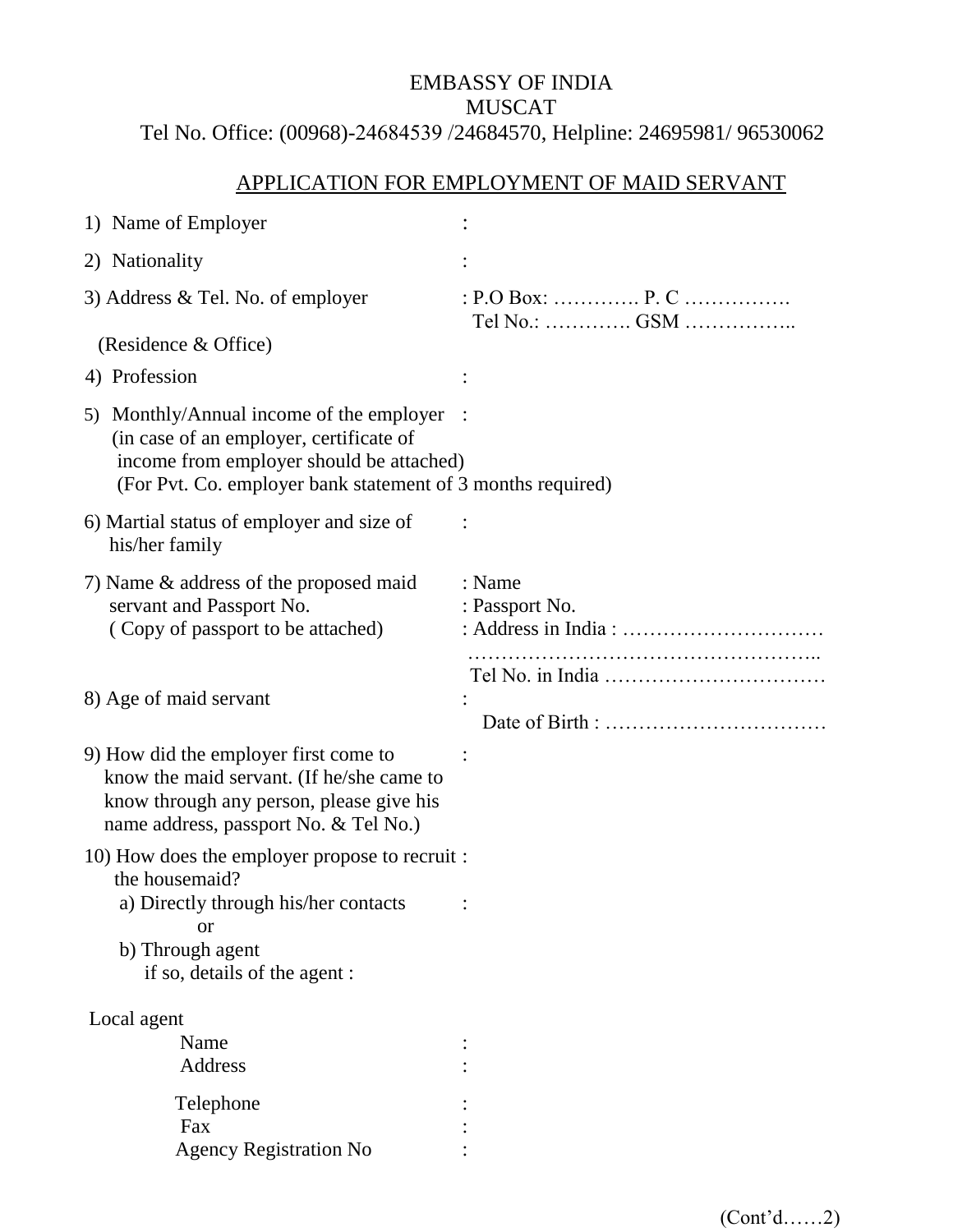| India agent                                                                                                                                                                                                                                     |                                                                  |
|-------------------------------------------------------------------------------------------------------------------------------------------------------------------------------------------------------------------------------------------------|------------------------------------------------------------------|
| Name                                                                                                                                                                                                                                            |                                                                  |
| Address                                                                                                                                                                                                                                         |                                                                  |
| Telephone                                                                                                                                                                                                                                       |                                                                  |
| Fax                                                                                                                                                                                                                                             |                                                                  |
| Agency Registration No.                                                                                                                                                                                                                         |                                                                  |
| 11) Has the employer obtained the labour<br>clearance from the labour department, of<br>the government of Oman to employ the<br>housemaid (attach photocopy of the labour<br>clearance)                                                         |                                                                  |
| 12) Place of work of proposed maid servant<br>with telephone No. and way No. House No.<br>So that the Embassy if necessary, may<br>contact directly (change in place of work<br>shall be promptly intimated to the<br>Embassy by the employer). | : House No.<br>Way No.<br>Place of Area<br>Tel No.<br><b>GSM</b> |
| 13) Whether in the past he /she has<br>employed any Indian maid servant?<br>If so, details of the maid servant:-                                                                                                                                |                                                                  |
| (a) Name and Passport No.                                                                                                                                                                                                                       |                                                                  |
| (b) Duration of employment                                                                                                                                                                                                                      |                                                                  |
| (c) Reason for termination of employment                                                                                                                                                                                                        |                                                                  |
| (d) Any other information                                                                                                                                                                                                                       |                                                                  |
| 14) Monthly Salary to be paid to the maid<br>Servant                                                                                                                                                                                            | : R.O. -------/- (Rial Omani -----------                         |

I, undertake guarantee for good treatment of Miss/ Mrs………………………………… …………………….and fulfillment of the terms on contract. In the event of any problem between me and the maid servant, I shall make arrangements to repatriate the maid servant to India at my expense after settlement of her dues.

 $\overline{\phantom{a}}$  , and the contract of the contract of the contract of the contract of the contract of the contract of the contract of the contract of the contract of the contract of the contract of the contract of the contrac

(Signature of the Employer)

| Sultanate of Oman |
|-------------------|
|                   |
|                   |
|                   |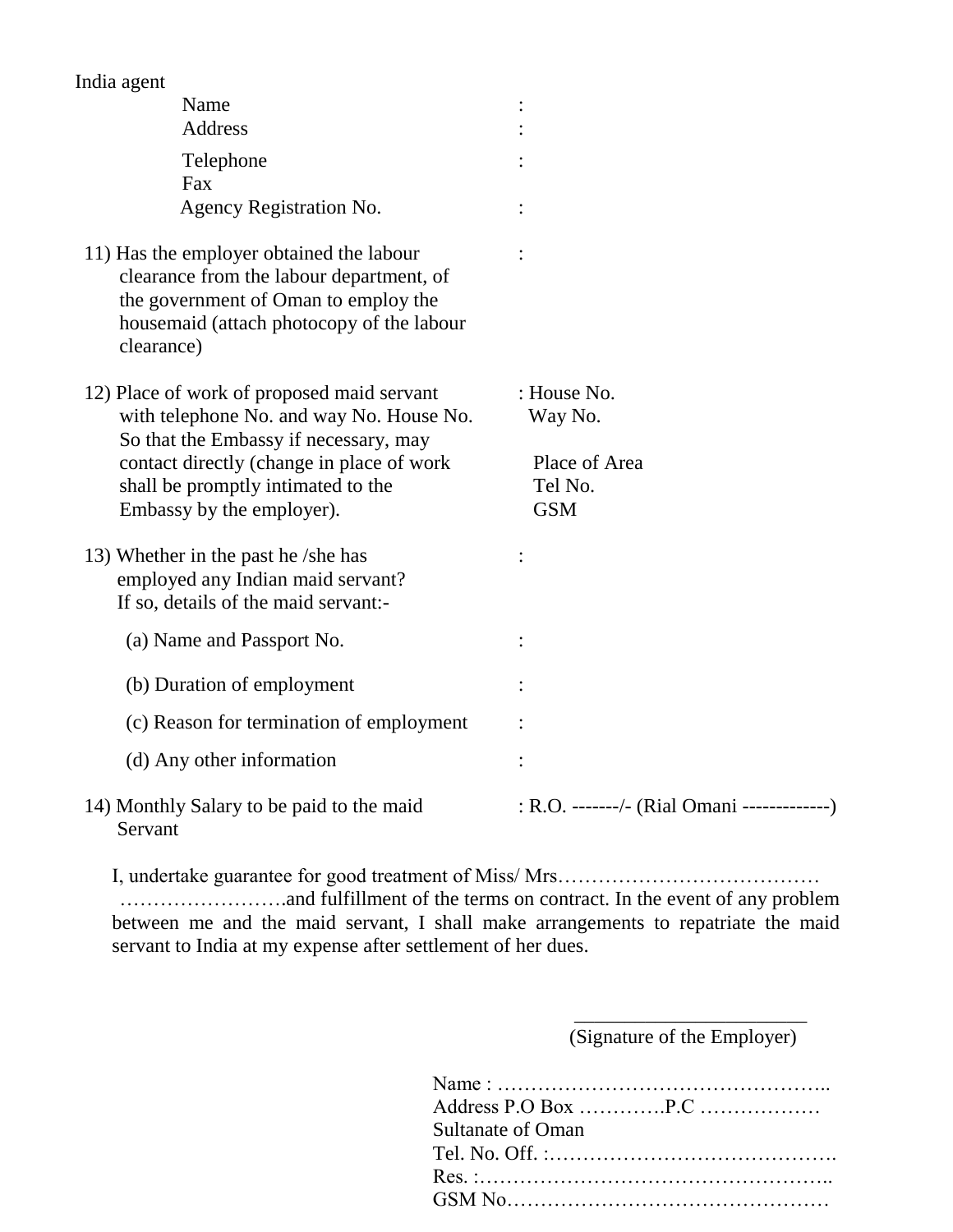## FORM OF EMIGRATION

The Protector of Emigrants, \_\_\_\_\_\_\_\_\_\_\_\_\_\_\_\_\_\_\_\_

\_\_\_\_\_\_\_\_\_\_\_\_\_\_\_\_\_\_\_\_

#### Sir,

Under Section XVI of the Emigration Act, 1983, I apply for permission to engage or assist to emigrate unskilled worker(s) for employment under (Here enter name of the Employer):

THE PARTICULARS GIVEN UNDER THE LAWS ARE GIVEN BELOW:

|    | 1. (a) Name of applicant (Employer)                                                                                                                         |                                                                           |
|----|-------------------------------------------------------------------------------------------------------------------------------------------------------------|---------------------------------------------------------------------------|
|    | (b) Father's Name                                                                                                                                           |                                                                           |
|    | (C) Profession or occupation                                                                                                                                |                                                                           |
|    | (d) Address in the Sultanate of Oman<br>Tel. Nos. Office, Residence                                                                                         | $: P.O B$ ox $P.C$<br>: Off. Tel. No. R. Tel No.<br>GSM No.               |
| 2. | (a) Name of the Employee                                                                                                                                    |                                                                           |
|    | (b) Father's Name                                                                                                                                           |                                                                           |
|    | $(c)$ Sex                                                                                                                                                   | : Female                                                                  |
|    | (d) Date of Birth (age in words)                                                                                                                            |                                                                           |
|    | (e) Residential address in India                                                                                                                            |                                                                           |
|    | 3. Nature of work for which the person is<br>engaged (occupation)                                                                                           |                                                                           |
|    | 4. Name of the place proposed to work in the<br><b>Sultanate of Oman</b>                                                                                    |                                                                           |
|    | 1. The terms of agreement<br>(a) Period of employment<br>(b) Monthly Salary<br>(c) Leave<br>(d) Other terms if any under which the<br>Person is now engaged | : R.O.-----/-(Rial Omani )<br>: One month in two years service<br>$:$ Nil |
|    | 6. Name, relationship $\&$ age of dependent if<br>any, accompanying the worker to the country<br>of emigration.                                             | $:$ Nil                                                                   |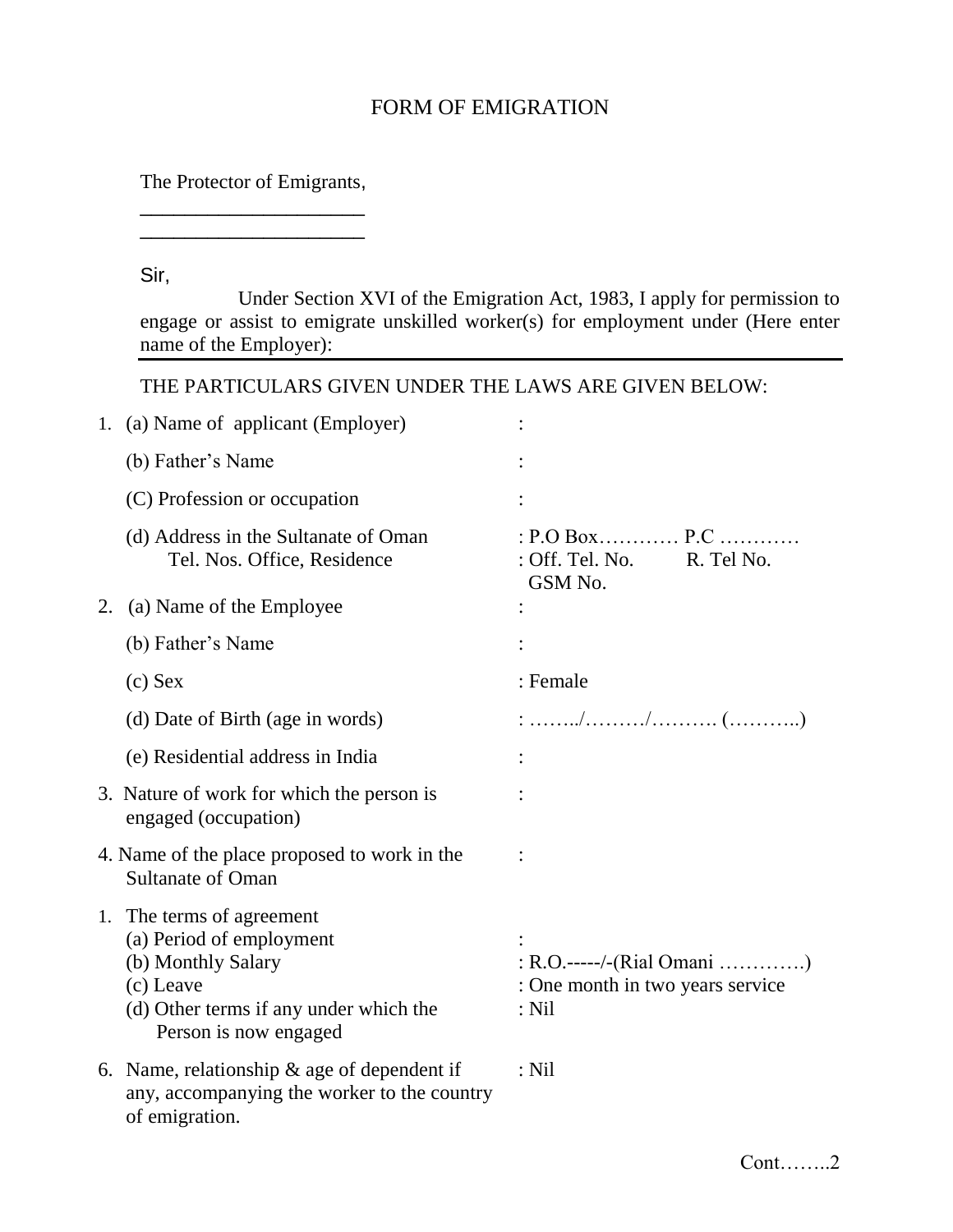- 7. The provision with regard to medical aid, accommodation etc. to be made by the employer:-  $\qquad \qquad$  By employer
- (a) for the health and well being for the period of engagement clothing and medical accommodation, and medical accommodation,  $\Box$ 
	- (b) for the repatriation of the person now ) all cases, by the employers engaged on the expiry of the period of  $\qquad$ ) engagement. )
	- 8. The security which the engager or employer : Nil proposes to deposit with the Protector of Emigrants for the due observance of the engager engaged and his dependents.
	- 9. The cost of passage of each person from the : By employer village in India mentioned against No. 2 to the place in the country of Emigration mentioned against item 4 will be paid by

Free food, pre paid mobile assistance will be provided in

#### **DECLARATION**

I declare that no application has been made in respect of worker mentioned in the application either by me or by my agent to any Protector of Emigrants in India.

 $\overline{\phantom{a}}$  , and the contract of the contract of the contract of the contract of the contract of the contract of the contract of the contract of the contract of the contract of the contract of the contract of the contrac

 $\overline{\phantom{a}}$  , and the contract of the contract of the contract of the contract of the contract of the contract of the contract of the contract of the contract of the contract of the contract of the contract of the contrac

Attestation No.

(Signature of Applicant- Employer)

(Signature of the person now engaged)

(PROTECTOR OF EMIGRANTS)

N.B No part of any fees or taxes paid or to be paid in respect of the Emigration from and return to India or the entry into or the return from the country of employment of the employee or his dependents shall be borne or recovered from the employee directly or indirectly by deduction from his/ her remuneration or otherwise howsoever.

 $\overline{\phantom{a}}$  , and the contract of the contract of the contract of the contract of the contract of the contract of the contract of the contract of the contract of the contract of the contract of the contract of the contrac

\*\*\*\*\*\*\*\*\*\*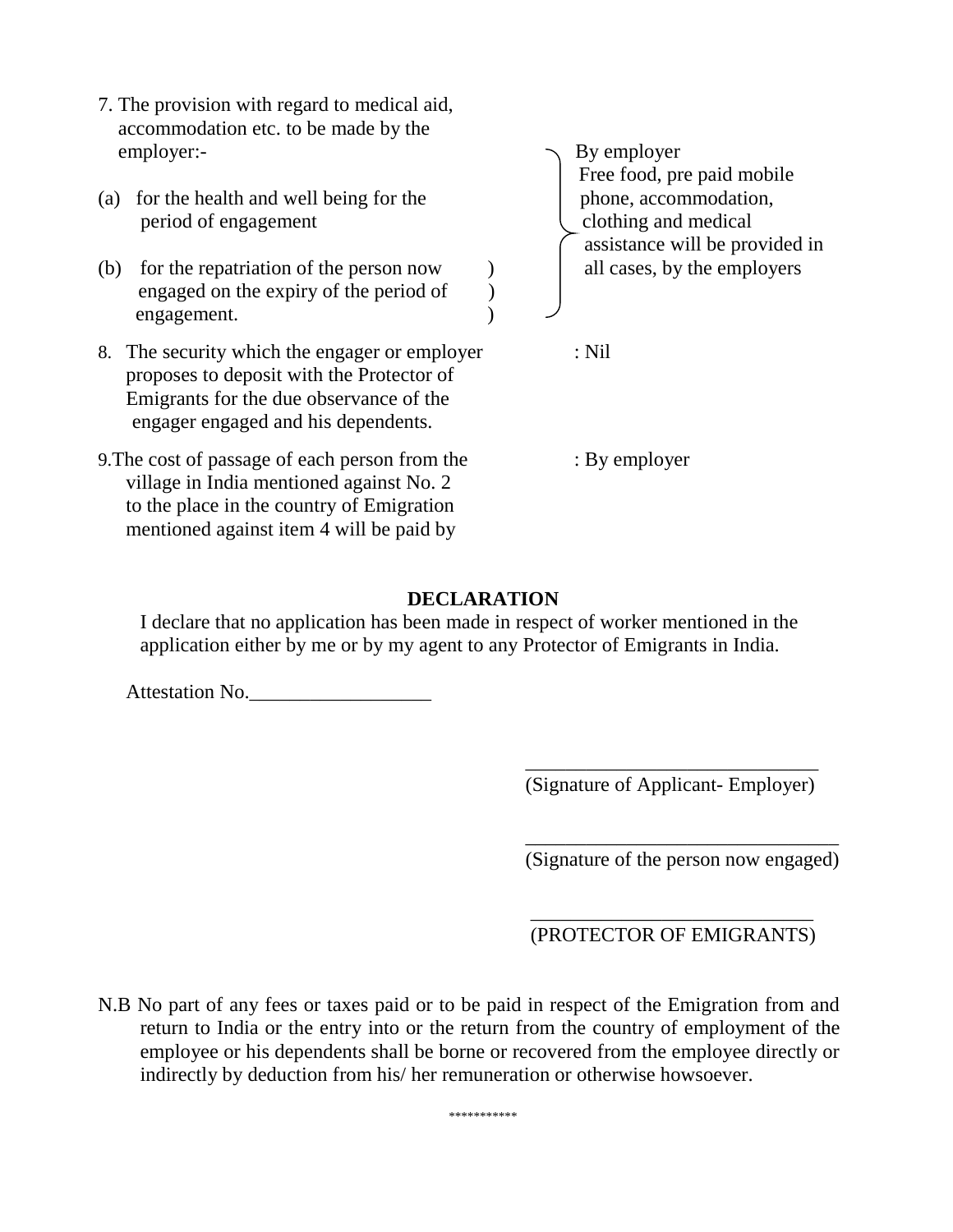### EMBASSY OF INDIA MUSCAT

#### No Objection Certificate for recruitment of Indian housemaids

#### **Instructions:-**

- 1. This Performa should be filled in triplicate**.**
- 2. The first copy with all signatures should be brought to the Embassy by the housemaid in person on arrival at Muscat.
- 3. The second copy would be forwarded to the concerned office of the Protector of Emigrants by the Immigration Department after completion of immigration procedures.
- 4. The third copy would be retained by the Immigration office at the exit point.

This mission has no Objection to the recruitment of the person mentioned below to work as a housemaid.

A : Details of the housemaid:-

| Place of Issue:                                                                            |
|--------------------------------------------------------------------------------------------|
|                                                                                            |
|                                                                                            |
| <b>B: Details of Sponsor:-</b>                                                             |
|                                                                                            |
|                                                                                            |
|                                                                                            |
| Has the sponsor signed the undertaking guaranteeing the welfare of the housemaid? :<br>Yes |
|                                                                                            |
| (Signature of the officer)<br>Name of the officer                                          |
| Date                                                                                       |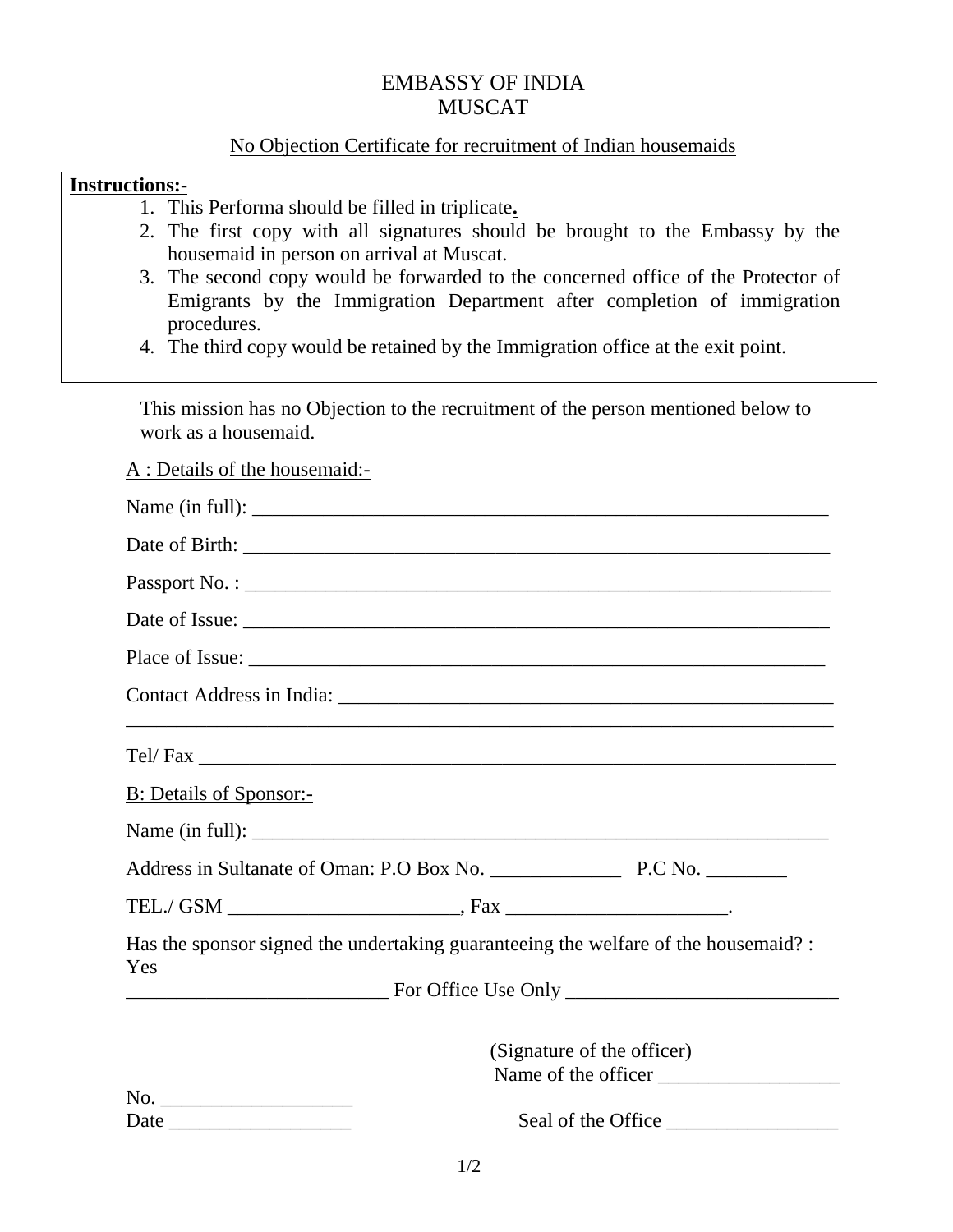#### **UNDERTAKING**

|  |  | hereby agree to employ |
|--|--|------------------------|
|  |  |                        |
|  |  |                        |

| Miss/Mrs   | as domestic maid in my house and undertake the |
|------------|------------------------------------------------|
| following: |                                                |

- 1. She would be well treated.
- 2. She would not be asked to work for more than 8 hours a day, six days a week.
- 3. I shall pay her monthly salary in the first week of the following month by bank transfer.
- 4. I shall provide free satisfactory food, accommodation, clothing and pre-paid cell phone. The cell phone number shall be provided to the Embassy during the first visit of housemaid to the Embassy.
- 5. I shall provide one month's paid leave every two years
- 6. I shall provide full medical attention when needed.
- 7. I shall allow her access to the Indian Embassy within four weeks of arrival along with original labour card and any other time desired by the housemaid or Embassy.
- 8. I shall take an insurance coverage for her as per Omani laws against occupational injury, illness, death etc.
- 9. I undertake to allow the housemaid to retain her passport in her custody at all times as per Ministry of Manpower Circular No. 2/2006 dated 6.11.2006.
- 10. I undertake to inform the Embassy of the full particulars of new sponsor in case housemaid's sponsorship is transferred failing which I shall be legally responsible for the welfare of housemaid till she finally returns to India. This shall be done with the full consent of the housemaid. In such cases, all the formalities should be completed by new sponsor afresh
- 11. I undertake to provide Bank Guarantee of RO 1100/- ( Rial Omani One thousand one hundred) as security deposit to the Embassy of India, Muscat. I accept that deposit will be refunded to me after I produce Visa cancellation papers and a letter from housemaid specifying that all dues have been paid. I further undertake that the deposit shall be forfeited in case of transfer of sponsorship without prior sanction of the Embassy, any false declaration and non-payment of dues including salary, medical expenses, legal obligations etc**.**

12. I undertake that in the event of the housemaid being unhappy with her working and living conditions, and if she wishes to return to India before expiry of her contract, I shall provide an air ticket to repatriate the above housemaid by direct flight to the airport closest to her hometown in India at my own cost and facilitate completion of all formalities relating to her repatriation.

2/2

| ID Card No.        |  |
|--------------------|--|
|                    |  |
|                    |  |
| Office Tel. : $\_$ |  |
|                    |  |
|                    |  |
|                    |  |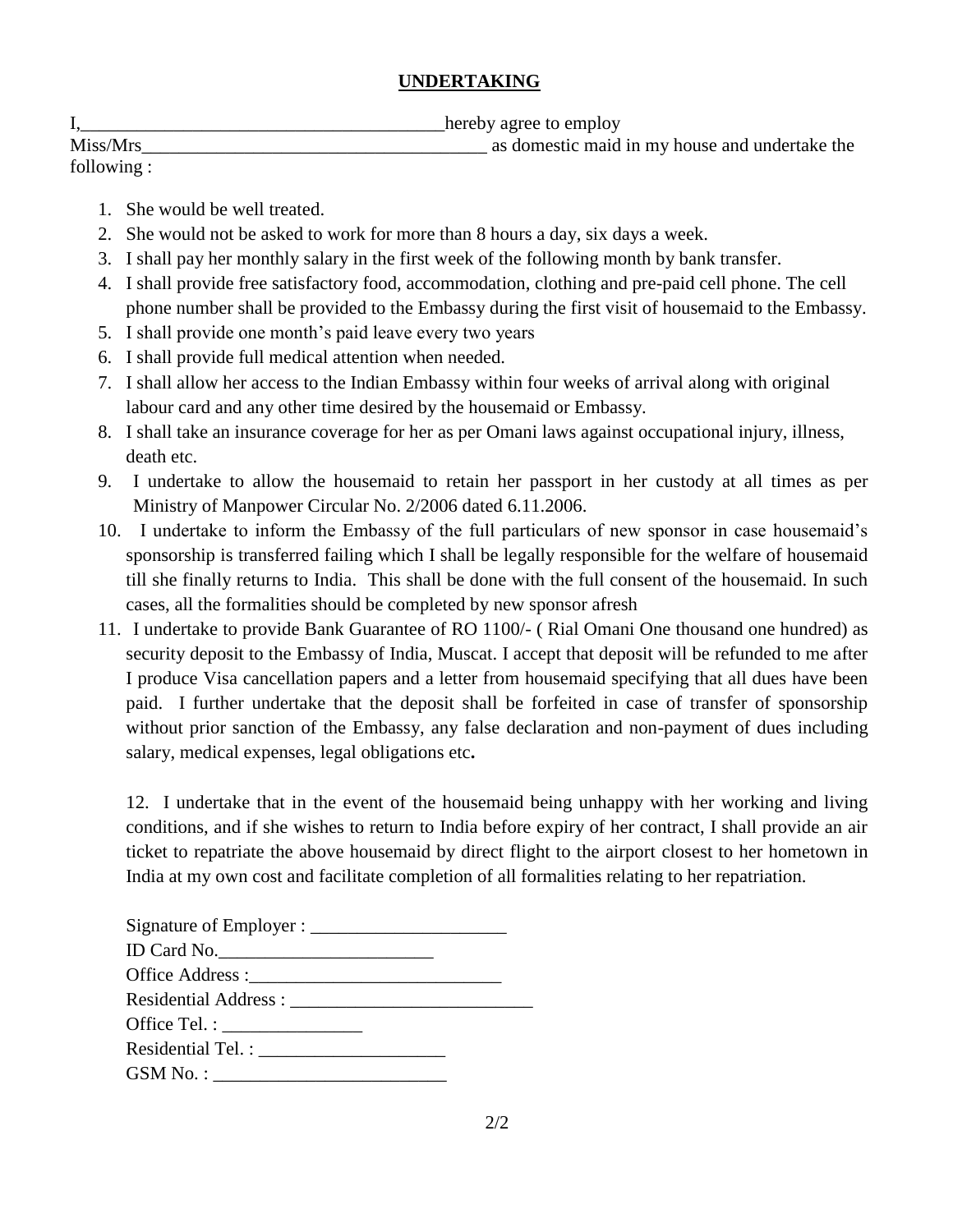#### **SERVICE AGREEMENT-DOMESTIC SERVANT(HOUSEMAID)**

This agreement was made on day\_\_\_\_\_\_\_ Dated \_\_\_\_\_\_\_\_\_ Between:\_

1. Name of Employer

| Address: P.O. Box                     | P.C. No. |
|---------------------------------------|----------|
| Sultanate of Oman. Tel No.            |          |
| Hereinafter is called the FIRST PARTY |          |

2. Name of Employee \_\_\_\_\_\_\_\_\_\_\_\_\_\_\_\_\_\_\_\_\_\_\_\_\_\_\_\_\_\_ Date of Birth <u>/ /</u> Nationality :- Indian Passport No. : \_\_\_\_\_\_\_\_\_\_\_ Permanent Address in India \_\_\_\_\_\_\_

| Tel No. in India                   |  |
|------------------------------------|--|
| hereinafter is called SECOND PARTY |  |

The parties agreed for the following conditions :-

- 1 The second party shall work for the first party as HOUSEMAID.
- 2 The first party agrees to pay R.O. ……./- (Rial Omani -- ----------- only) as monthly salary to the second party
- 3 This agreement shall remain in force for a period of two years from the date of arrival of the employee in the Sultanate.
- 4 The first party is responsible to provide free food, accommodation and medical facilities and a pre-paid cell phone to the second party during period of contract.
- 5 The first party is liable to insure the employee with an approved insurer against any responsibility which might incur as a result of application of laws of Sultanate of Oman or compensation of Occupational injuries or illness, Law No. 40/1976 for the illness or injuries sustained by the employee due to an accident, in the course of her duties.
- 6 The second party shall be entitled to 15 days paid leave for the first year increased to 30 days for each successive year.
- 7 The second party shall be entitled to get free air passage in case of completion of two years of service from the date of joining.
- 8 This agreement shall remain in force for the period of 24 months from the date of joining. If agreement continues after expiry, it would be considered renewed for unspecified period of time with same conditions.
- 9 In the event of death of the employee the employee's dead body will be sent back to his/her country at the expense of the employer.
- 10 An employer willing to source a housemaid from India will be required to provide bank guarantee of RO 1100/- (Rial Omani One thousand one hundred only) as Security deposit at the time of recruitment of the housemaid. The guarantee shall be used for repatriation of the housemaid and other unpaid expenses like salary, medical expenses, legal expenses etc of the housemaid in case the employer fails to pay the same as per the agreement.

#### **عقد عمل للمستخدمات )عاملة منزل(**

- أنه في يوم ......... الموافق .......... تم االتفاق فيما بين كل من : 1( اسم صاحب العمل: .................................... عنوانه: ص ب : ............... ر ب ............... سلطنة عمان: رقم الهاتف: ............................. يشار إليه فيما بعده **بالطرف األول**.
	- 2( اسم العاملة: ........................................... تاريخ الميالد: ......../..../... الجنسية: هنـدية رقم الجواز: ................ العنوان الدائم:... ....... ........ ..................قم الهاتف )الهند(....................: يشار إليه فيما بعده **بالطرف الثاني**.

اتفق الطرفان على الشروط التالية:

- 1( سوف يعمل الطرف الثاني لدى الطرف األول في وظيفة **عـاملـة منـزل.**
- 2) وافق الطرف الأول أن يدفع للطرف الثاني راتبا شهريا وَقَدَرَه (................... ريالا عَمّانيا فقط)ّ.
- 3) يكون هذا الاتفاق ساري المفعول لمدة سنتين من تاريخ وصول العاملة في السلطنة.
- 4) الطرف الأول مسؤول عن توفير الغذاء والسكن والمرافق الطبية مجانا والهاتف النقال المدفوع مسبقا إلى الطرف الثاني خالل فترة العقد.
- 5) الطرف الأول مسئول بتأمين العاملة مع شركة التأمين المعتمدة ضد أي مسؤولية قد تتكبدها نتيجة لتطبيق قوانين سلطنة عمان أو التعويض من اإلصابات أو المرض، والقانون رقم 1976/40 لمرض أو إصابات تلحق بالعاملة بسبب حادث، أثناء قيام واجباتها
- 6) يحق للطرف الثاني إجازة سنوية مدفوعة الأجر 15 يوما عن سنة أولي وتزاد إلى 30 يوما عن كل سنة بعد ذلك.
- 7( يحق للطرف الثاني تذكرة السفر مجانا في حالة إتمام سنتين من الخدمة اعتبارا من تاريخ االلتحاق.
- 8) يكون هذا الاتفاق ساري المفعول لفترة 24 شهرا من تاريخ االلتحاق. إذا استمر الطرفان في تنفيذ العقد بعد مرور فترة االتفاق ، يعتبر تجديده لفترة غير محددة من الوقت مع نفس الشروط.
- 9( في حالة وفاة العاملة، يتم ترحيل جثة العاملة إلى بلدها على حساب صاحب العمل.
- 10( على صاحب العمل الذي يرغب استقدام العاملة من الهند، تقديم ضمانة بنكية لمبلغ وقدره 1100 رع )ألف ومائة رياال عمانيا( كوديعة ضمانة في حين استقدام العاملة. سوف تستخدم هذه الوديعة لأجل تسفير العاملة ولأجل نفقات غير مسددة مثل رواتب وتصرفات طبية وتصرفات قانونية وغيرها إذا لم يقم بها صاحب العمل بموجب عقد العمل الموقع منه.
- 11( على صاحب العمل إحضار شهادة تقدير الراتب بمبلغ ال يقل من 1000 رع شهريا وذلك في حالة جمع رواتب الكفيل وزوجته أو بمبلغ ال يقل من 1500 إذا تم جمع راتب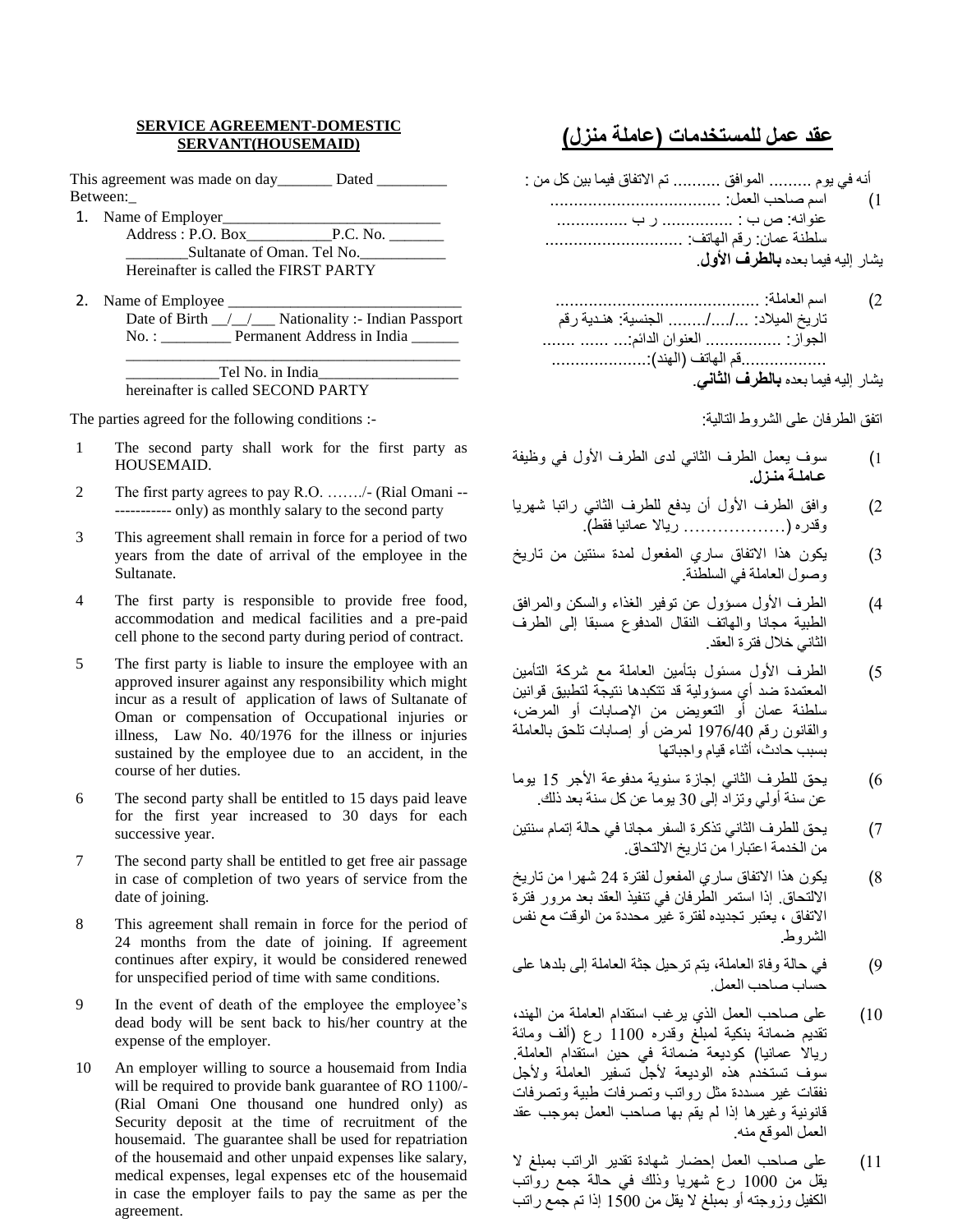- 11 The sponsor shall produce a salary certificate of not less than RO 1000/- p.m. calculated on the basis of joint income of both husband and wife or RO 1500/- per month calculated on the basis of joint income of the sponsor and son/daughter.
- 12 The sponsor shall inform the Embassy of the full particulars of new sponsor in case housemaid's sponsorship is transferred. This shall be done with the full consent of the housemaid. In such cases, all the formalities should be completed by new sponsor afresh.
- 13 If the size of the family of the sponsor exceeds 6 persons 2 housemaids should be employed.
- 14 The age of the housemaid should be between 30 to 50 years.
- 15 Whenever a housemaid is repatriated to India, her ticket is to be booked only by a direct flight to airport closest to her hometown in India.
- 16 The salary of the housemaid must be paid through banking channels. Where banking channels are not available, a bilingual salary slip signed by both the sponsor and the housemaid will be necessary.
- 17 The Embassy of India, in Muscat shall be allowed to have contact with the housemaid over telephone as and when required and it shall be the duty of the employer to bring housemaid to the Mission as and when the Mission so desires, failing which it will be presumed that the housemaid is not being treated well and the Indian Embassy will be free to proceed further as it may deem fit.
- 18 The other terms which are not listed in this agreement shall be governed by Omani Laws.
- 19 Both parties agree to accept the arbitration of the Directorate of Labour, Sultanate of Oman, in case of any dispute which may arise over the enforcement of the contract.
- 20 This agreement is issued in two copies one for each party.
- 1) Signature of First Party:
- 2) Signature of Second Party:

الكفيل مع راتب ولده/بنته.

- 12( في حالة نقل كفالة العاملة إلى كفيل جديد، على صاحب العمل إبالغ السفارة الهندية عن ذلك وتوفير جميع المعلومات للكفيل الجديد. ال يصلح نقل الكفالة إلى كفيل جديد إال بعد رضى وموافقة كاملة من العاملة. وعلي الكفيل انهاء جميع إجراءات عقد العمل من جديد.
- 13( إذا كان حجم من عائلة صاحب العمل يتجاوز عن ستة أشخاص، يجب عليه استخدام عاملتين.
	- 14( يجب أن يكون عمر العاملة بين 30 و 50 سنة.
- 15( في حالة ترحيل العاملة إلى الهند في أي قت كان، على صاحب العمل شراء تذكرتها في رحلة مباشرة إلى أقرب مطار بمسقط رأسها في الهند.
- 16( يحب أن يدفع راتب العاملة عن طريق تحويل مصرفي. وفي حالة غير تواجد القنوات المصرفية، يجب على صاحب العمل احتفاظ كشف راتب في لغتها واللغة العربية موقعا من العاملة وكفيلها.
- 17( يحق للسفارة الهندية بمسقط السماح لالتصال بالعاملة عن طريق الهاتف عندما تقتضى إليه الضرورة وكذلك يحب على صاحب العمل إحضار العاملة إلى السفارة متى ترغب السفارة بذلك وإذا تخلف عنه صاحب العمل، يعتبر أن العاملة لم تلق معاملة طيبة منه. ستكون السفارة حرة في المضي قدما حسبما تراه مناسبا.
- 18( تسري أحكام القوانين العمانية في كل ما لم يرد به نص في هذا االتفاق.
- 19( اتفق كل من الطرفين قيود حكم المديرية العامة للرعاية العمالية بسلطنة عمان إذا حدث أن نزاع حول تنفيذ بنود هذا االتفاق.
	- 20( تحرر هذا االتفاق من نسختين بين كل من الطرفين.
		- 1( توقيع الطرف األول:
		- 2( توقيع الطرف الثاني